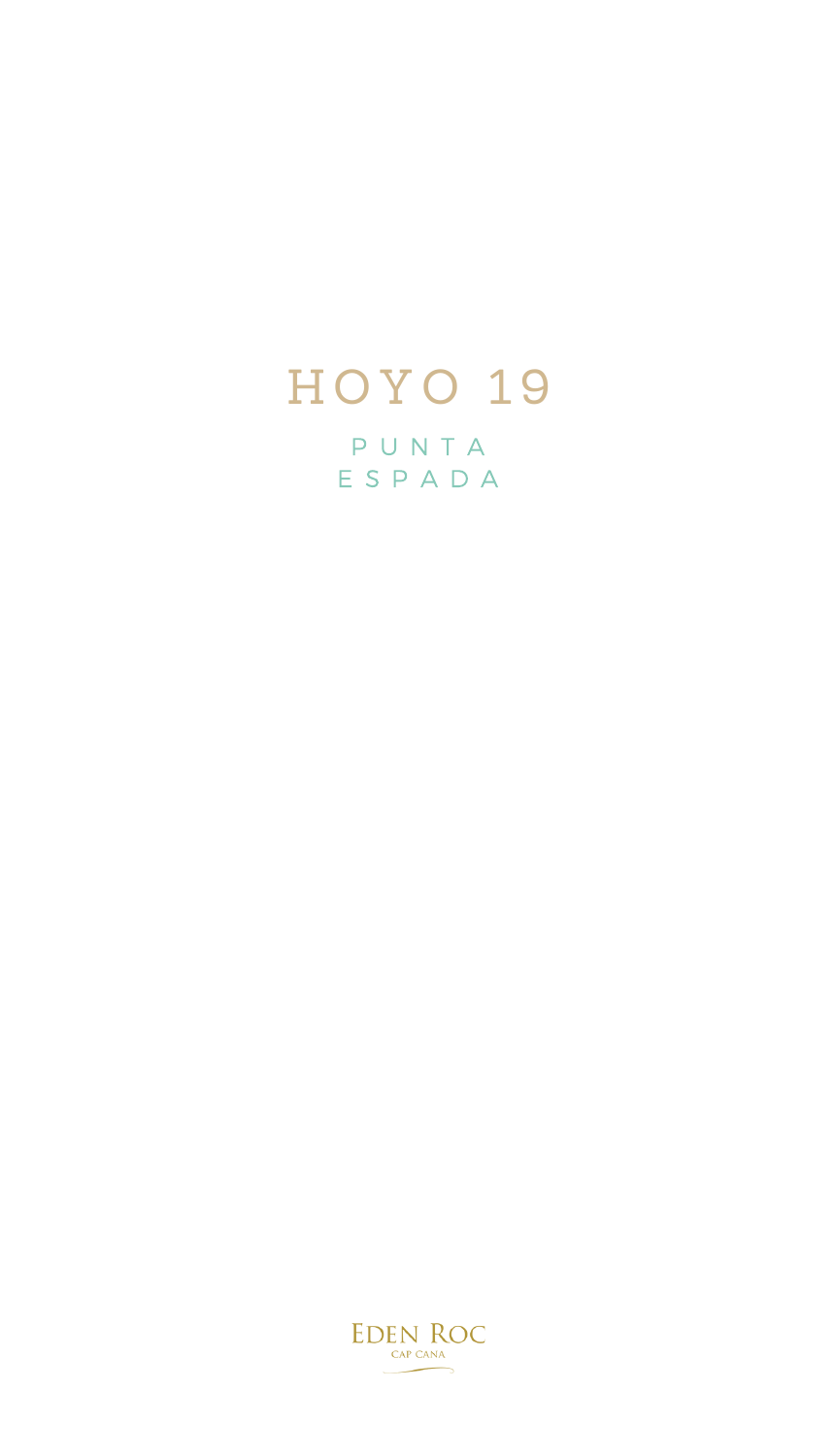

### Black Forest

Gin Bombay, St. Germain, Limón Lemongrass & English Breakfast Syrup Agua Tonica

### \$ 12.00



### **GREEN**

Dewars 12 años con Manzanilla, Manzana Verde, Piña, Jarabe de Canela con Azafran

### \$ 12.00



### **CARROT PUNCH**

Gin Tanqueray, Jugo de Zanahoria, Jarabe de Lemongrass, Limon, Tintura de Chile

### \$ 12.00



### Mezcal cokcktail

Mezcal Amores, Jugo de Piña, Limon, Cointreau, Cilantro & Miel de agave





### El Cibao

Jarabe de Romero, Limon & Albahaca

### ron a la mexicana

Tequila Herradura Silver , Jugo de toronja, Ron Brugal Extra Viejo, Jugo de Sandia, Licor Ancho Reyes, Jarabe de Eraly Grey, Limon & Cerveza IPA







### Colmado Cooler

Ron Brugal Leyenda, Oleo Sacarum de Limón amarillo, Albahaca, Jarabe de Jengibre & Angostura Bitter

### \$ 12.00



Espresso Martini Vodka Stolichnaya, Kahlua con Tomillo,

### Jamaica Mezcal

con especies, Jugo de Limon





Classic cocktails | Cocteles clásicos USD 12.00 Cocktails without alcohol | Cocteles sin alcoho USD 8.00

*Prices are subject to 18% taxes and 10% service charge to your final bill Los precios están sujetos al 18 % de impuestos y al 10 % de cargo por servicio en su factura final*

Cafe Espresso, Jarabe de Vainilla & Sal

Mezcal Joven, Infucion de Jamaica



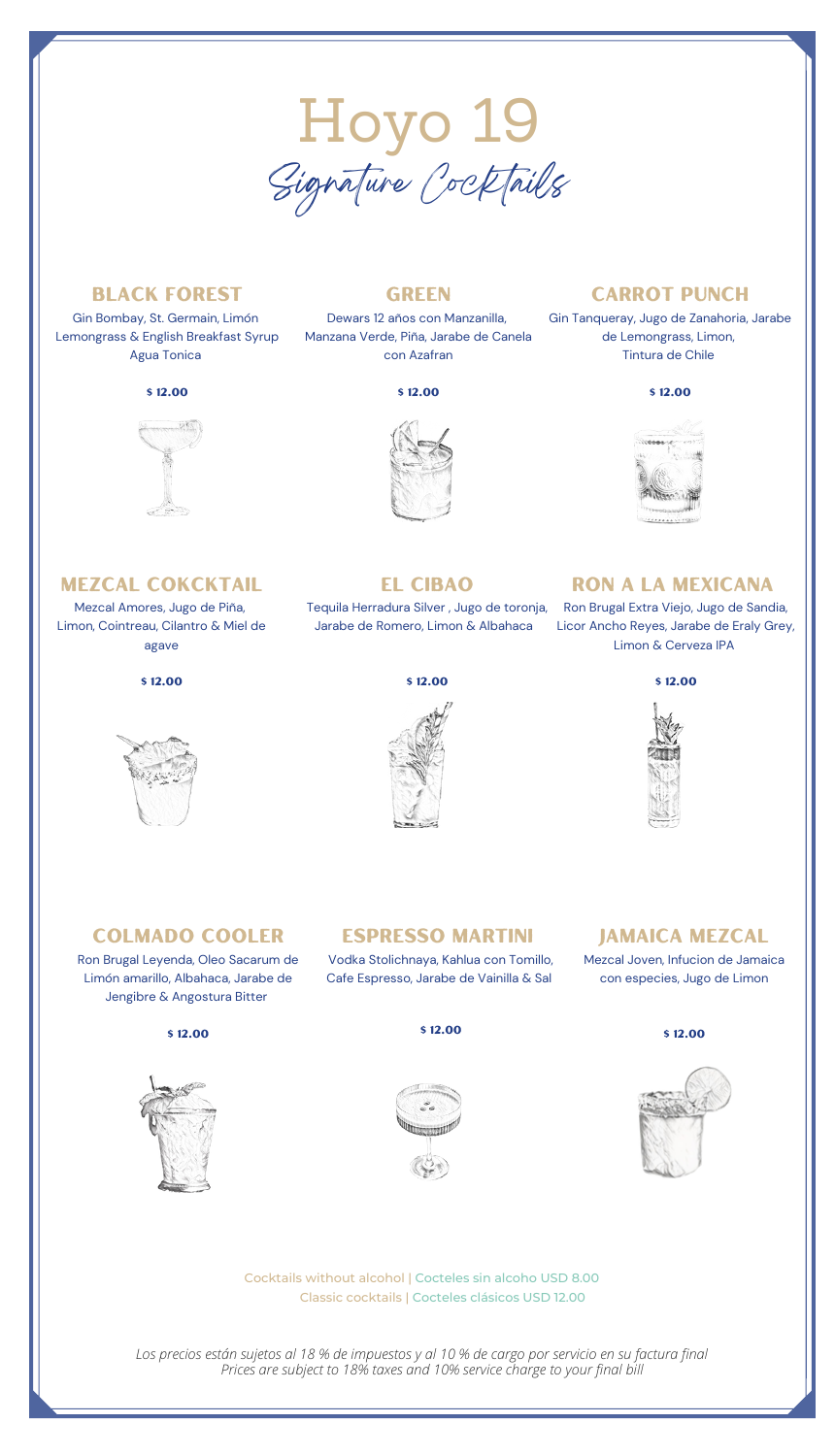## HOYO19<br>PUNTAESPADA

### GINEBRA | GIN

| Beefeater       |  |
|-----------------|--|
| Bombay Sapphire |  |
| Bulldog         |  |
| Citadelle       |  |

| 12.00 | Hendricks     | 18.00 |
|-------|---------------|-------|
| 13.00 | Tanguerav     | 12.00 |
| 16.00 | Tanqueray Ten | 15.00 |
| 13.00 |               |       |

### Vodka

| Absolut    | 11.00 | Ketel One         | 11.00 |
|------------|-------|-------------------|-------|
| Belvedere  | 13.00 | Stolitchnava      | 11.00 |
| Ciroc      | 13.00 | Stolitchnava Elit | 15.00 |
| Grev Goose | 13.00 | Tito's            | 12.00 |

### Ron

| Brugal Extra viejo<br>Brugal Blanco<br>Bacardi Blanco<br>Barceló Imperial<br>Barcelo' Imperial 30<br>Brugal 1888<br>Brugal Leyenda<br>Havana 7<br>Mathusalem 15 | 11.00<br>11.00<br>11.00<br>11.00<br>22.00<br>13.00<br>13.00<br>12.00<br>11.00 | Mathusalem Reserva 15<br>Santa 1796<br>Unhia XO<br>Veleiro Eden Roc Special<br>Edition<br>Zacapa 23<br>Zacapa XO<br>Flor de Caña 18 | 14.00<br>18.00<br>20.00<br>11.00<br>16.00<br>32.00<br>22.00 |
|-----------------------------------------------------------------------------------------------------------------------------------------------------------------|-------------------------------------------------------------------------------|-------------------------------------------------------------------------------------------------------------------------------------|-------------------------------------------------------------|
| Mathusalem 23                                                                                                                                                   | 21.00                                                                         |                                                                                                                                     |                                                             |

## LICORES | LIQUORS

| 11.00 | Grand Marnier        | 15.00                                    |
|-------|----------------------|------------------------------------------|
| 11.00 | lagermeister         | 12.00                                    |
| 17.00 |                      | 11.00                                    |
|       |                      | 11.00                                    |
| 11.00 | Lillet Blanc/Rosé    | 11.00                                    |
| 11.00 |                      | 11.00                                    |
| 13.00 | Martini Rosso/Bianco | 11.00                                    |
| 11.00 | Ricard, Drambuie     | 11.00                                    |
| 11.00 | Saint Germain        | 17.00                                    |
| 11.00 | Sambuca              | 11.00                                    |
| 17.00 | Tio Pepe             | 11.00                                    |
|       | OPORTO               |                                          |
|       | 13.00                | Kahlua<br>Licor 43<br>Limoncello Cellini |

| Colle Massari | 13.00 | Grahams 10 Años | 16.00 |
|---------------|-------|-----------------|-------|
| Di Brunello   | 14.00 | Grahams 20 Años | 22.00 |
| Grattamacco   | 13.00 |                 |       |

### BRANDY | COGNAC

| Cardenal de Mendoza          | 18.00          | Lepanto Solera Gran Reserva | 20.00 |
|------------------------------|----------------|-----------------------------|-------|
| Delamain XO Drv Pale         | 24.00          | Remy Martin VSOP            | 18.00 |
| Hennessy VSOP<br>Hennessy XO | 21.00<br>42.00 | Remy Martin XO              | 42.00 |

## CERVEZA | BEER

| Corona Extra<br>Non Alcoholic<br>Presidente<br>Presidente Light<br>Stella Artois<br>Modelo |                                           | 6.00<br>6.00<br>6.00<br>6.00<br>8.00<br>6.00 |
|--------------------------------------------------------------------------------------------|-------------------------------------------|----------------------------------------------|
|                                                                                            | <b>CERVEZAS ITALIANAS   ITALIAN BEERS</b> |                                              |

Baladin Isaac Baladin IPA

### Cervezas Italianas | Italian Beers

| . . | ٧<br>. |
|-----|--------|
|     |        |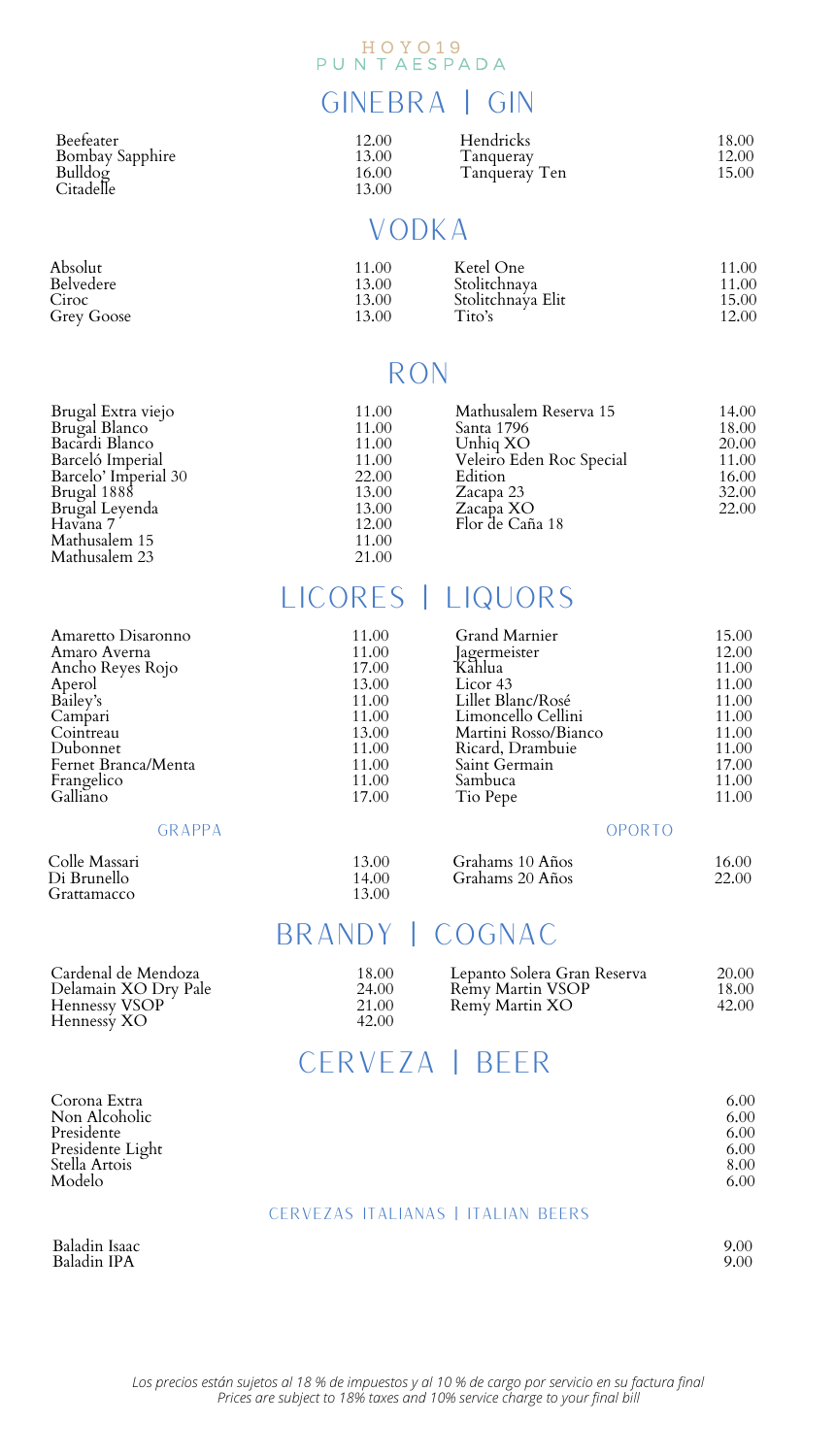## H O Y O 19<br>P U N T A E S P A D A

### TEQUILA | MEZCAL

|      | 14.00 | Herradura Silver           | 14.00 |
|------|-------|----------------------------|-------|
|      | 15.00 | Herradura Reposado         | 15.00 |
|      | 18.00 | Herradura Añeio            | 18.00 |
|      | 14.00 | Mezcal Verde Momento Joven | 15.00 |
| ado  | 15.00 | Mezcal Montelobos Ioven    | 18.00 |
|      | 20.00 | Mezcal Amores Joven        | 18.00 |
| sado | 20.00 | Mezcal 400 Conejos         | 18.00 |

### Premium

| 59.00          | Clase Azul Reposado                       | 40.00          |
|----------------|-------------------------------------------|----------------|
| 23.00<br>23.00 | Clase Azul Plata<br>Reserva de la Familia | 29.00<br>28.00 |
| 30.00          |                                           |                |

### **WHISKY**

### **BLEND**

| Balvenie 12          | 21.00 | Jameson (Irish)               | 11.00 |
|----------------------|-------|-------------------------------|-------|
| Buchanan's 12        | 13.00 | Iohnnie Walker Red Label      | 11.00 |
| Buchanan´s 18        | 20.00 | İohnnie Walker Black Label    | 13.00 |
| Chivas Regal 12      | 13.00 | İohnnie Walker Gold Label     | 16.00 |
| Chivas Regal 18      | 20.00 | Íohnnie Walker Green Label    | 16.00 |
| Dewars 12            | 11.00 | Tohnnie Walker Platinum Label | 18.00 |
| J&B<br>Jack Daniel´s | 11.00 | Iohnnie Walker Blue Label     | 40.00 |
|                      | 11.00 | Old Parr 12                   | 11.00 |
|                      |       |                               |       |

### Single Malt

| 16.00          | Macallan 12 | 13.00 |
|----------------|-------------|-------|
| 15.00          | Macallan 18 | 47.00 |
| 24.00          | Talisker 10 | 12.00 |
| 17.00<br>18.00 |             |       |

### **BOURBON**

30.00

| 11.00<br>11.00<br>13.00 | Wild Turkey<br>Woodford Reserve | 11.00<br>14.00 |
|-------------------------|---------------------------------|----------------|
|-------------------------|---------------------------------|----------------|

### SOFT DRINKS

### Agua | Water

| Perrier 330 ml<br>Aqua Panna 500 ml<br>Agua San Pellegrino 500ml                               |                                      | 5.00<br>5.00<br>5.00 |
|------------------------------------------------------------------------------------------------|--------------------------------------|----------------------|
|                                                                                                | <b>JUGOS DE FRUTA I FRUIT JUICES</b> |                      |
| Natural: Chinola, limonada, naranja, piña<br>Fresh: Passion fruit, lemonade, orange, pineapple |                                      | 5.00                 |
| Manzana, clamato, arándano, tomate                                                             |                                      | 5.00                 |

*Apple, clamato, , cranberry , tomato*

### Sodas

| Coca cola      | 3.00 |
|----------------|------|
| Coca cola Zero | 3.00 |
| Fanta          | 3.00 |
| Sprite         | 3.00 |
| Q Ginger Ale   | 4.00 |
| Q Ginger Beer  | 4.00 |
| Redbull        | 6.00 |

### Café & Té | Coffee & Tea

| Espresso, Americano                                                                                                          | 3.00 |
|------------------------------------------------------------------------------------------------------------------------------|------|
| Cappuccino, Mochaccino, Latte<br>Tea selection (English Breakfast, Earl Grey, Jasmin, Green tea, Mint , Chamomile), Iced Tea | 4.00 |
|                                                                                                                              | 3.00 |

*Prices are subject to 18% taxes and 10% service charge to your final bill Los precios están sujetos al 18 % de impuestos y al 10 % de cargo por servicio en su factura final*

Patron Reposado<br>Don Julio Añejo<br>Don Julio Blanco<br>Don Julio Repos<br>Don Julio 70<br>Terenama Repos

Casa Dragones Joven Casa Dragones Blanco Casamigos Reposado Don Julio 1942

Glenfiddich 12<br>Glenlivet 12<br>Glenlivet 18<br>Glenlivet Founders Reserve Glenmorangie Original<br>Glenmorangie 18

Bulleit Borbone Jim Beam Makers mark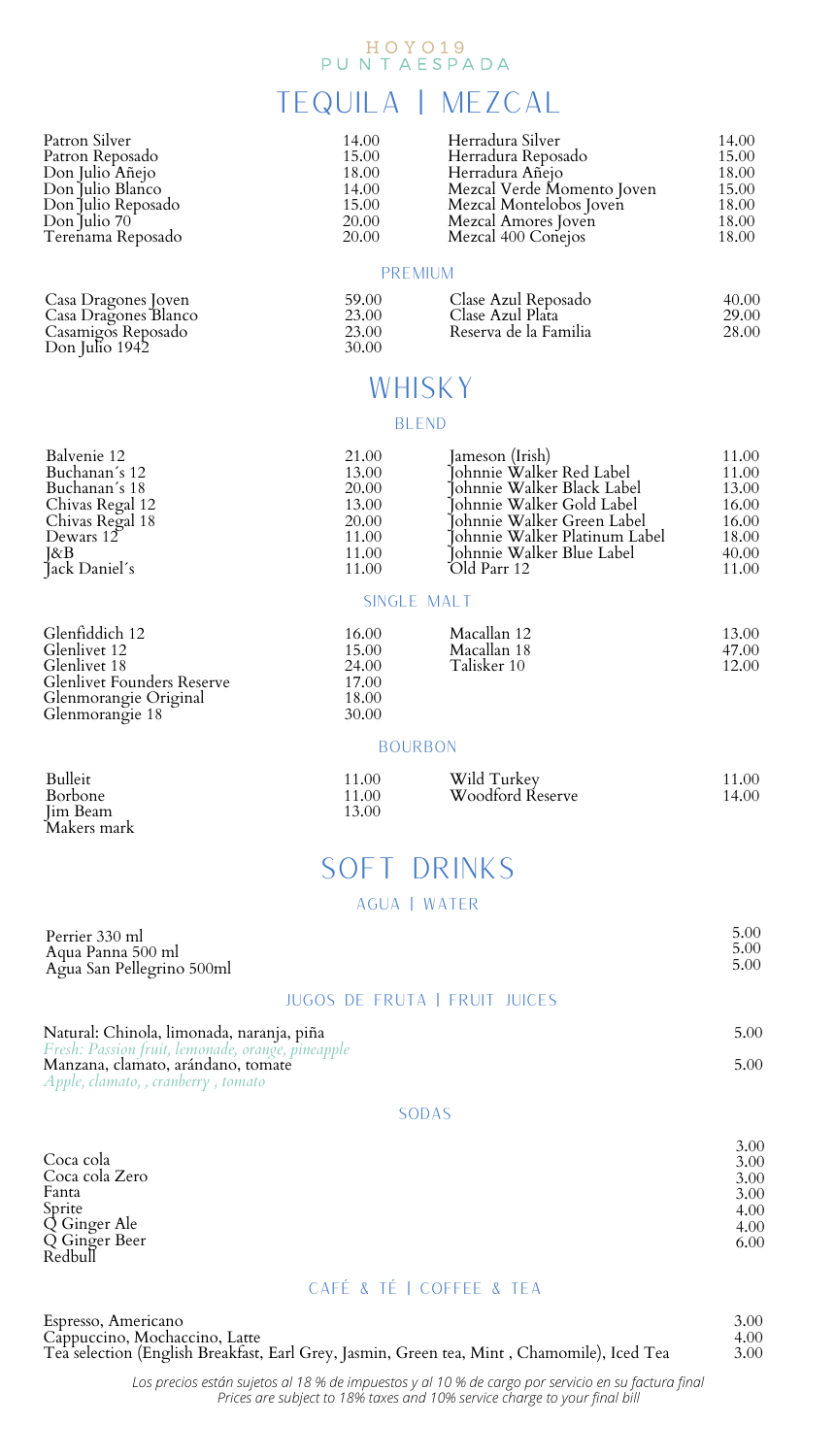# HOYO 19

P U N T A E S P A D A

# Small Dishes

CROQUETAS JAMON IBERICO aioli sauce (4 und) \$8

EMPANADITAS yellow pepper dip ( 2 und) \$5

TEQUENOS garlic and parsley dip (4 und) \$10

RIB TACOS marinated beef, onions, cilantro, lime \$10 (2 und)

> CRUSTED SQUID s*weet & Sour dips, jalapeño* \$10

BEEF SLIDERS special saucepickled pepper ( 2 und) \$10

> PAN CON TOMATE artisan bread & Tomato \$5

> > SHISHITO PEPPERS garlic sauce, lemon \$8

HUMMUS & TORTILLAS Cheakpeas cream , lemon & Oil \$6

SALMON CEVICHE Mais Chupi, leche de tigre \$10

# HOYO 19

P U N T A E S P A D A

# Sandwich & Burgers

PUNTA ESPADA BURGER / CHEESEBURGER *with cheese, parsley aioli, bacon, onions and french fries* \$16

CLUB HOUSE *Chicken, maple turkey ham, bacon, tomatoes, aged cheddar, lettuce & ma*yo \$12

CUBANO Baked ham, mustard, roast pork, pickles \$10

FLAT BREAD PARMA HAM, BURRATA tomato & basil \$10

# Dessert

BROWNIE OREO CAKE *chocolate ganache sauce* \$8 CHEESE CAKE *raspberry coulis - fresh mint* \$8 CARAMEL SUNDAY *Duce de leche, cinnamon bisquits* \$8

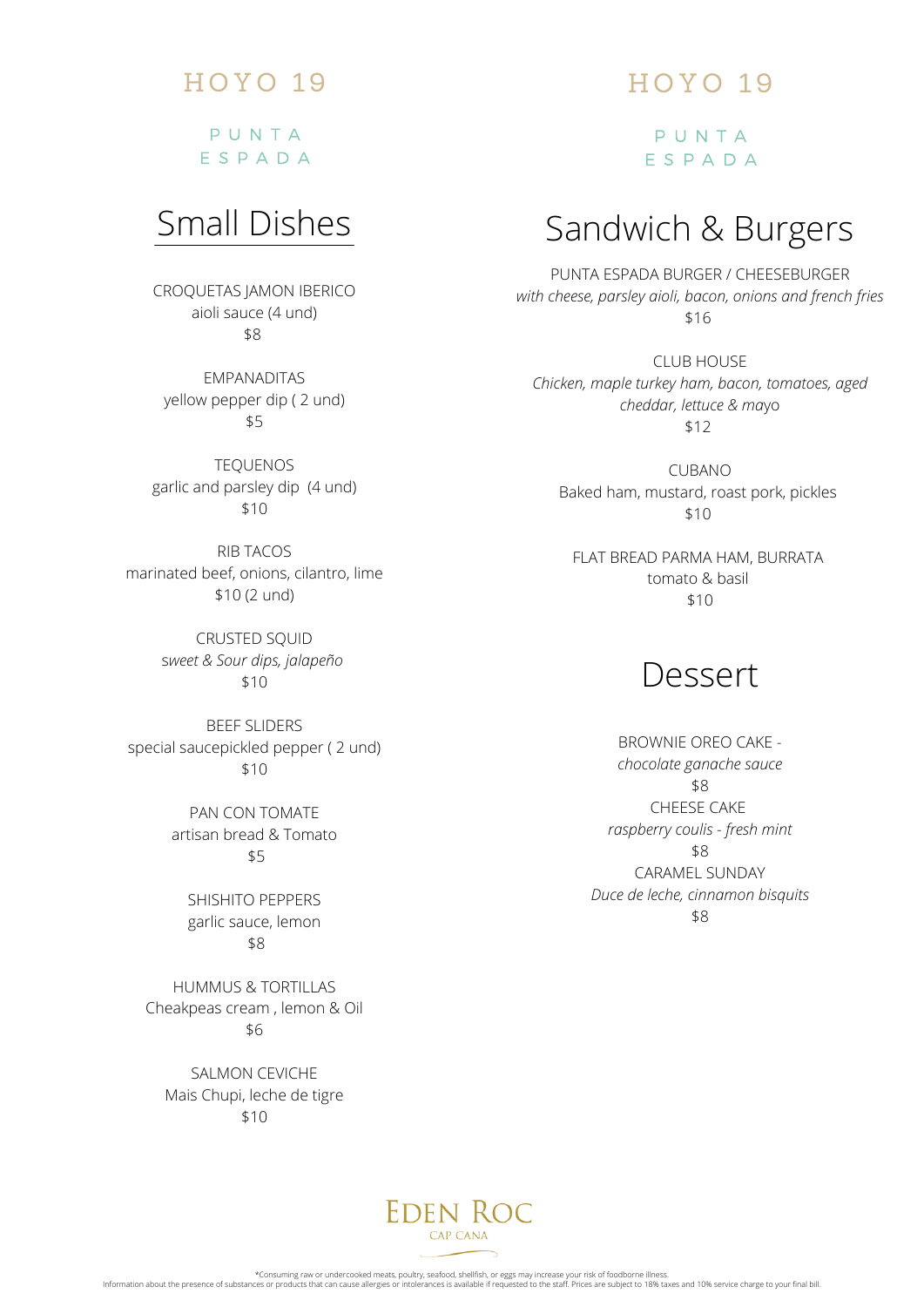

# WEEKLY SPECIAL

## **MONDAY**

ARROZ & HABICHUELA Dominican rice & beans and stewed meat \$24

# **TUESDAY**

POLLO GUISADO Dominican Braised Chicken & Tomatoes \$24

## **WEDNESDAY**

FISH " BOCA CHICA" [Deep fried fish](https://www.google.com/url?sa=t&rct=j&q=&esrc=s&source=web&cd=&cad=rja&uact=8&ved=2ahUKEwiM6d6Y6dr2AhVpmGoFHfbZCh0QFnoECAcQAQ&url=https%3A%2F%2Fcookeatshare.com%2Frecipes%2Fdeep-fried-fish-boca-chica-style-586341&usg=AOvVaw3AqjZ9XCQX_Te5YpQr9WL-) with tostones plantains and avocado \$ 38 ( Lb)

# **THURSDAY**

MIXED GRILL NY Steak, Pork Sausage, Chicken with Sautes Potatoes \$32

## **FRIDAY**

PAELLA Paella classica de Marisco \$32 PP

## **SATURDAY**

SMOKED PORK CHOP Braised pork chops, pickle onions, mix peppers \$10

## **SUNDAY**

LASAGNA RAGU Classical home made lasagna, bolognese and Besciamella sauce \$24



\*Consuming raw or undercooked meats, poultry, seafood, shellfish, or eggs may increase your risk of foodborne illness.<br>Information about the presence of substances or products that can cause allergies or intolerances is av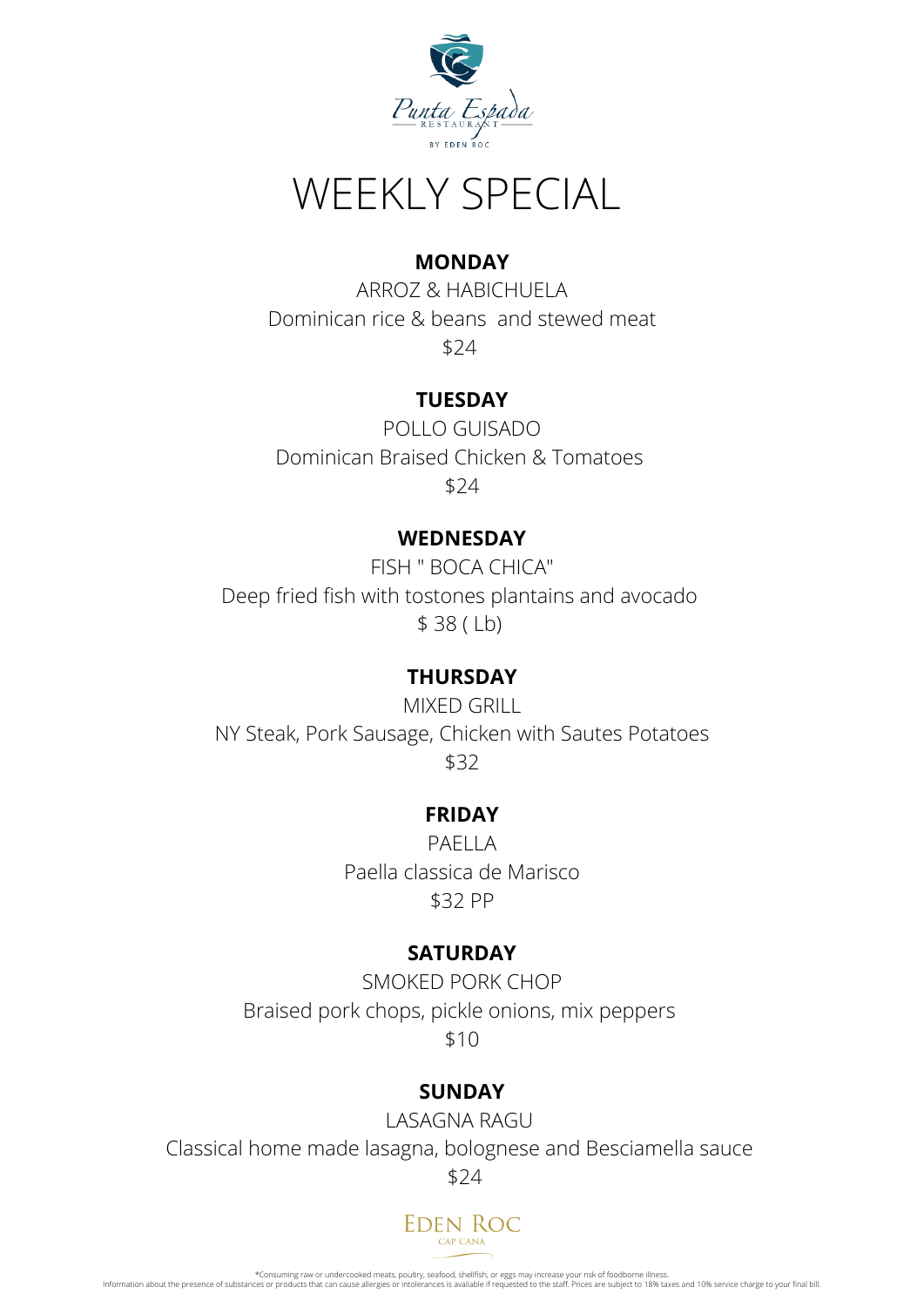### **SOMMELIER SELECTION BY THE GLASS**

### **CHAMPAGNE & SPARKLING WINES**

- 10xx Segura Viudas Brut Reserva Cava, Penedés, Catalunya, Spain N.V 10.00
- 10xx Louis Roederer Brut Premier, Reims, Champagne, France N.V 20.00

### **WHITE WINES**

- Leira Albariño, Galicia, Spain 20xx 10.00 10xx
- 10xx Robert Mondavi Private Selection Chardonnay, California, United States 20xx<br>12.00

### **RED WINES**

- 10xx Banfi Chianti Classico, Toscana, Italy 2019 16.00
- Robert Mondavi Private Selection Cabernet Sauvignon, California, United States 2016 027 16.00

### **CHAMPAGNE & SPARKLING WINES**

| 135 | Louis Roederer Brut Premier, Reims, Champagne, France N.V.<br>180.00                  |
|-----|---------------------------------------------------------------------------------------|
| 103 | Billecart-Salmon Brut Réserve, Mareuil-Sur-Ay, Champagne N.V<br>195.00                |
| 102 | Billecart-Salmon Brut Rosé, Champagne N.V.<br>280.00                                  |
| 982 | Louis Roederer Cristal, Reims, Champagne 2013<br>650.00                               |
| 101 | Segura Viudas Brut Reserva Cava, Penedés, Catalunya, Spain N.V.<br>48.00              |
| 148 | Santa Margherita Prosecco Superiore di Valdobbiane Brut, Veneto, Italy N.V<br>55.00   |
| 157 | Ca 'del Bosco Cuvée Prestige Extra Brut, Franciacorta, Lombardia, Italy N.V<br>115.00 |

*Prices are subject to 18% taxes and 10% service charge to your final bill Los precios están sujetos al 18 % de impuestos y al 10 % de cargo por servicio en su factura final*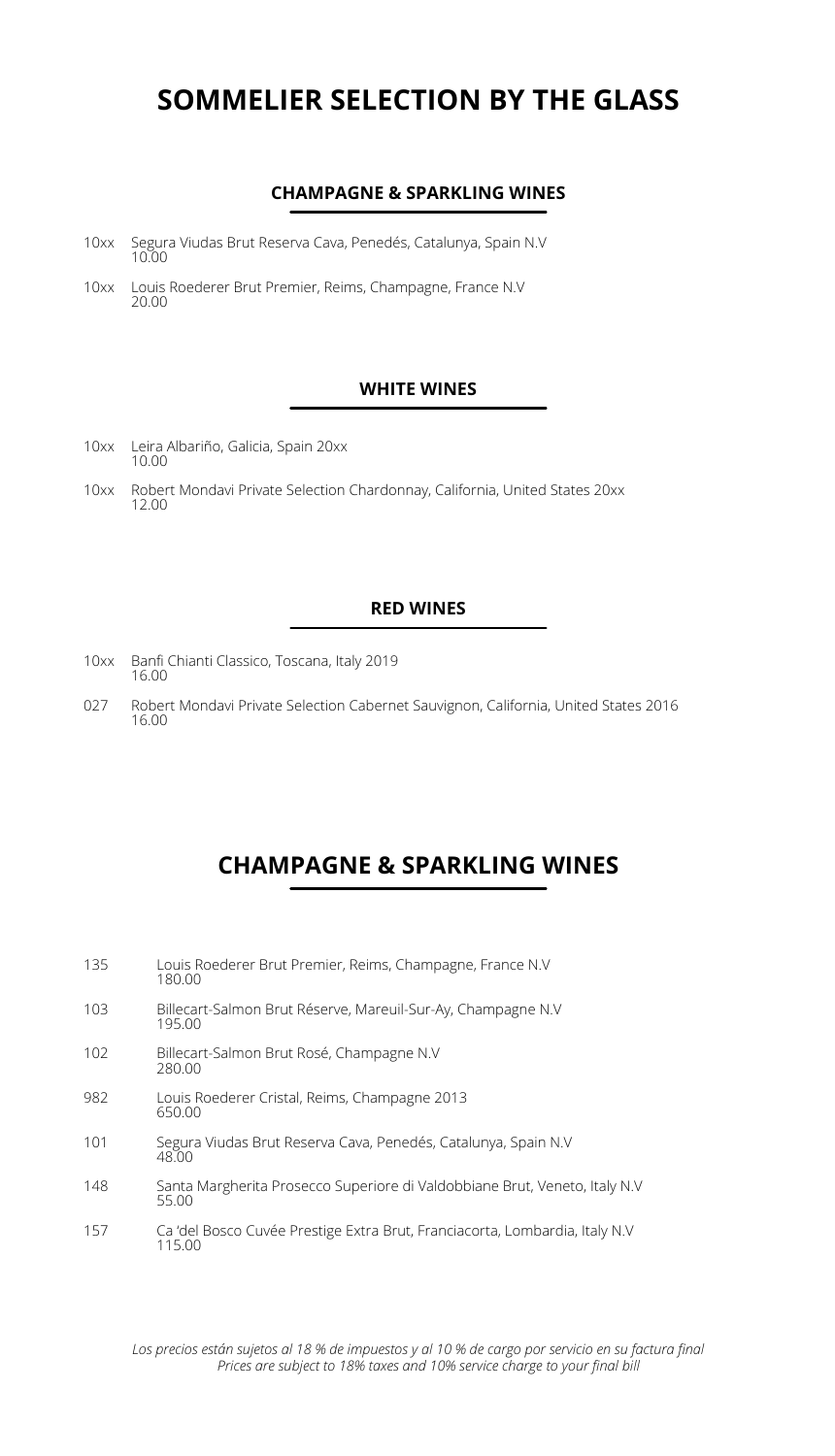### **WHITE WINES**

### **ITALY**

| 402  | Irisse' ColleMassari, Montecucco, Toscana 2018<br>58.00                                     |
|------|---------------------------------------------------------------------------------------------|
| 427  | Livio Felluga Pinot Grigio, Colli Orientali del Friuli, Friuli-Venezia Giulia 2020<br>80.00 |
| 192  | Kellerei Terlan 'Cuvée Terlaner', Trentino Alto-Adige 2020<br>80.00                         |
|      | <b>FRANCE</b>                                                                               |
| 403  | Louis Latour Chablis, Bourgogne 2020<br>85.00                                               |
| 409  | Louis Latour Pouilly-Fuissé, Macon, Bourgogne 2019<br>120.00                                |
| 418  | De Ladoucette Pouilly-Fumé, Loire 2019<br>140.00                                            |
|      | <b>SPAIN</b>                                                                                |
| 10xx |                                                                                             |
|      | Leira Albariño, Galicia 20xx<br>48.00                                                       |
| 156  | Convento de las Claras Verdejo, Rueda, Castilla y León 2020<br>60.00                        |
|      | <b>NEW ZEALAND</b>                                                                          |
| 1044 | Matua Sauvignon Blanc, Marlborough Valley 2021<br>60.00                                     |
|      | <b>UNITED STATES</b>                                                                        |
| 10xx | Robert Mondavi Private Selection Chardonnay, California, United States 20xx<br>55.00        |

- 55.00 Charles Smith 'Kung-Fu Girl' Riesling, Columbia Valley, Washington State 2020 65.00 461
- Emmolo by Caymus Vineyards Sauvignon Blanc, Napa Valley, California 2020 90.00 439
- La Crema Sonoma Coast Chardonnay, California 2019 100.00 10xx
- Stags' Leap Chardonnay, Napa Valley, California 2018 140.00 10xx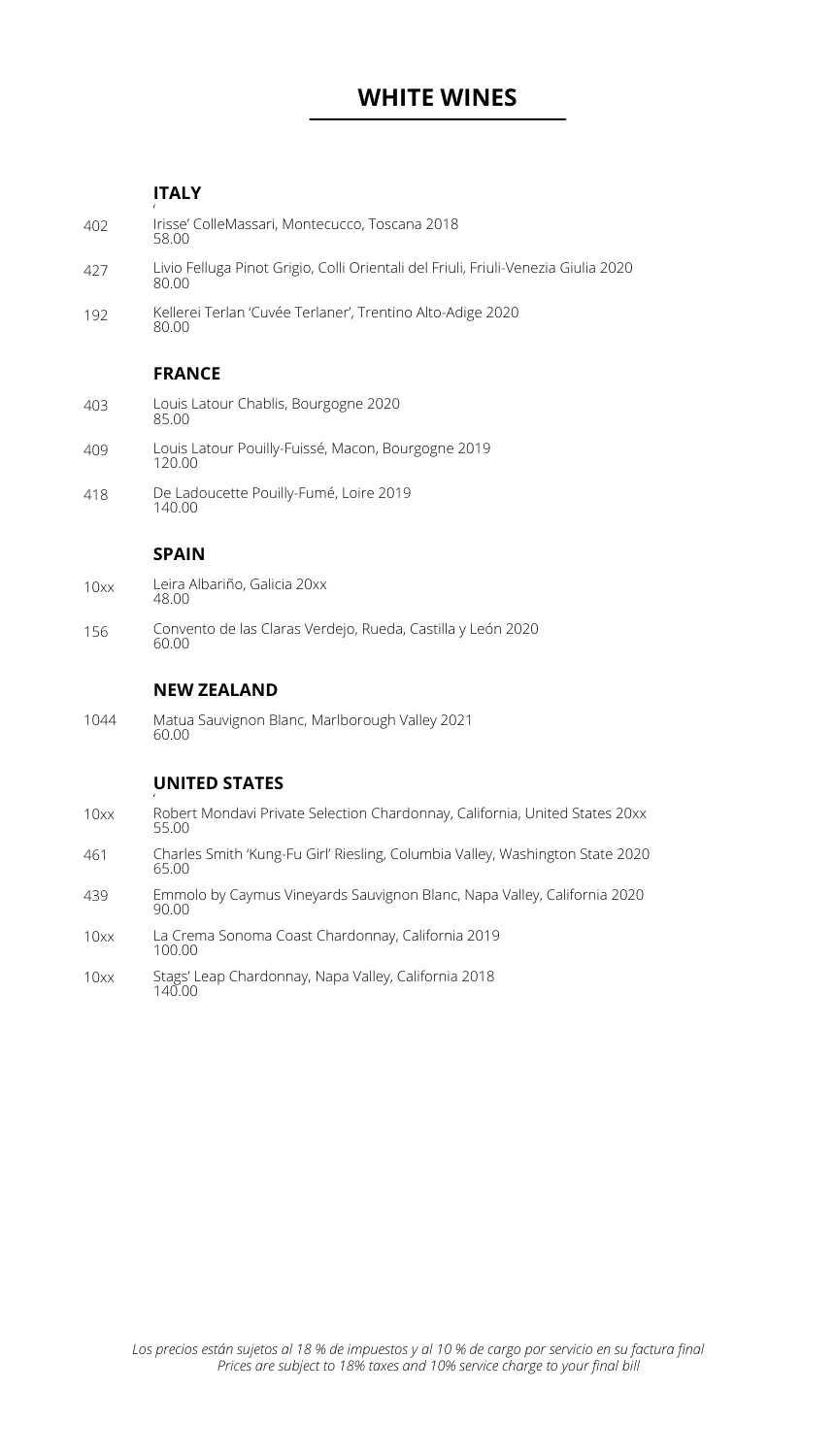### **ROSE WINES**

By Ott Rosé, Côtes de Provence, France 2020 80.00 312

### **RED WINES**

### **FRANCE**

|      | Louis Latour Pinot Noir, Bourgogne 2020<br>85.00                                                       |
|------|--------------------------------------------------------------------------------------------------------|
|      | <b>ITALY</b>                                                                                           |
| 10xx | Argiano NC 'Non Confunditur' IGT Toscana, Toscana, Italy 20xx<br>60,00                                 |
| 583  | ColleMassari Montecucco Riserva, Toscana, Italy 2016<br>60.00                                          |
| 434  | Banfi Chianti Classico, Toscana, Italy 2016<br>68.00                                                   |
| 572  | San Giorgio 'Ugolforte' Brunello di Montalcino, Toscana, Italy 2015<br>110.00                          |
| 489  | Grattamacco L'Alberello, Bolgheri Superiore, Toscana, Italy 2017<br>155.00                             |
| 586  | Grattamacco Bolgheri Superiore, Toscana, Italy 2017<br>190.00                                          |
| 570  | Tignanello', Marchesi Antinori, IGT Toscana, Toscana, Italy 2018<br>320.00                             |
|      | <b>SPAIN</b>                                                                                           |
| 1022 | 1022 Marqués de Murrieta Reserva, Finca Ygay, Rioja 2016<br>80.00                                      |
| 245  | Convento de las Claras 'Paraje San Juan' Gran Reserva, Ribera del Duero, Castilla y León 2016<br>80.00 |
| 10xx | Pago de Carraovejas, Ribera del Duero, Castilla y León 20xx<br>160.00                                  |
| 126  | Hacienda Monasterio Reserva, Ribera del Duero, Castilla y León 2017<br>190.00                          |
|      | <b>UNITED STATES</b>                                                                                   |

| 922  | Robert Mondavi Private Selection Pinot Noir, California 2019<br>55.00          |
|------|--------------------------------------------------------------------------------|
| 219  | Robert Mondavi Private Selection Cabernet Sauvignon, California 2019<br>60.00  |
| 779  | Bonanza 'Baby Caymus' Cabernet Sauvignon, California N.V.<br>75.00             |
| 681  | Meiomi Pinot Noir, California 2019<br>80.00                                    |
| 10xx | Joseph Phelps Innisfree Cabernet Sauvignon, California 20xx<br>110.00          |
| 964  | La Crema Sonoma Pinot Noir, California 2019<br>120.00                          |
| 1055 | Emmolo by Caymus Merlot, California 20xx<br>230.00                             |
| 618  | Duckhorn Vineyards Merlot, Napa Valley, California 2018<br>235.00              |
| 155  | Caymus Vineyards 47 Cabernet Sauvignon, Napa Valley, California 2019<br>460.00 |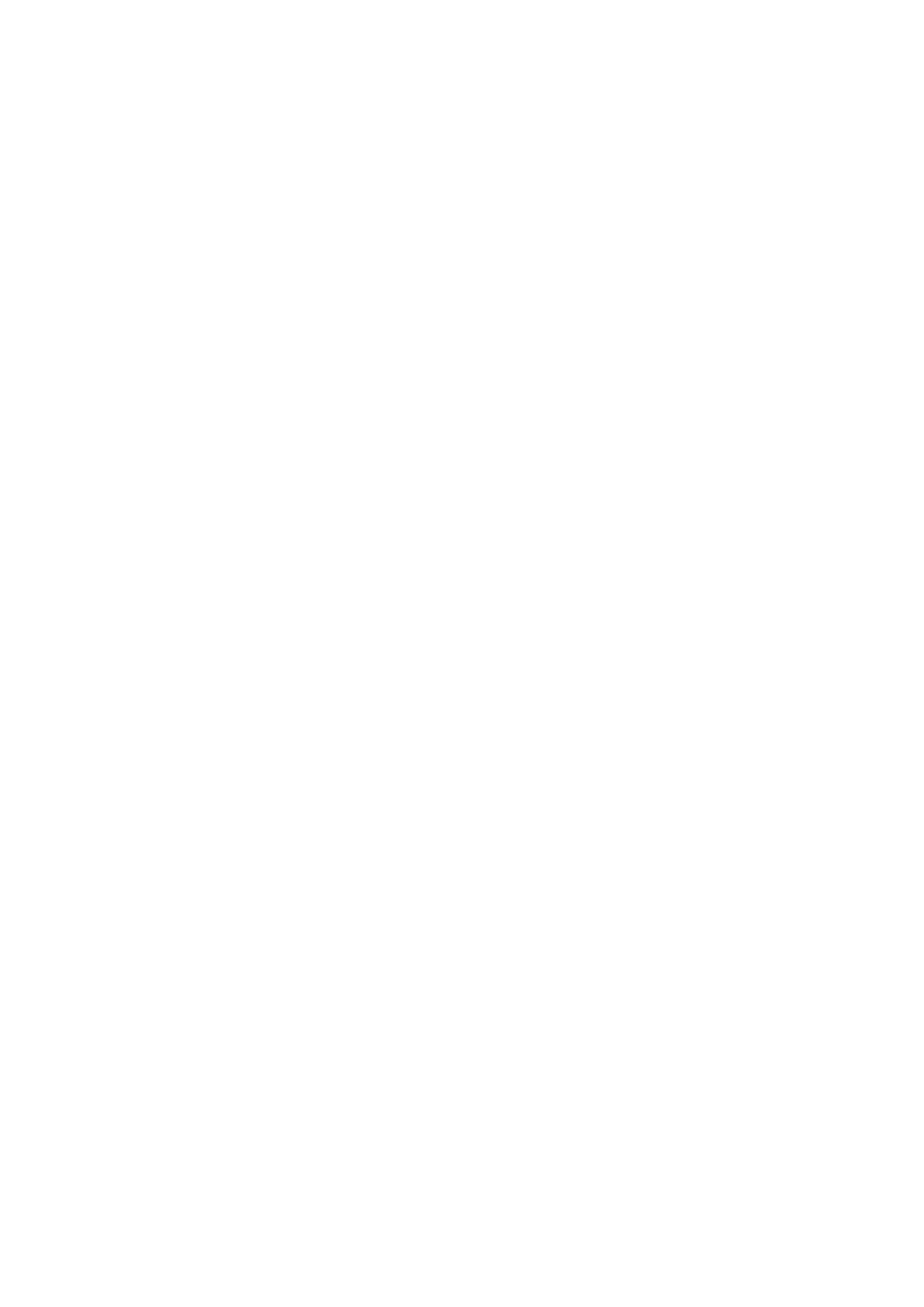# ALL DAY MENU SELEC**JIPON**TA ESPADA

# **TO SHARE**

| <b>HUMMUS</b> with tortillas<br>Hummus con tortillas de harina                                                                                                                                                                                       | USD <sub>6</sub>  |
|------------------------------------------------------------------------------------------------------------------------------------------------------------------------------------------------------------------------------------------------------|-------------------|
| PULLED PORK TACOS roasted pulled pork, cornichons and cabbage (2 und)<br>Tacos de wanton, Cerdo rostizado, pepinillo encurtido y repollo                                                                                                             | USD <sub>7</sub>  |
| <b>EMPANADITAS</b> with yellow pepper sauce (min 2 und)<br>Empanaditas con salsa de ajamarillo                                                                                                                                                       | USD <sub>5</sub>  |
| CHEESE TEQUE NOS with garlic and parsley (min 4 und)<br>Tequeños de queso con ajo y perejil                                                                                                                                                          | <b>USD 10</b>     |
| <b>STARTERS</b>                                                                                                                                                                                                                                      |                   |
| RUSTIC AVOCADO TOAST olive oil, rustic bread, tomato confit<br>Aceite de oliva, pan ústico, tomate confitado                                                                                                                                         | <b>USD 12</b>     |
| CALIFORNIA SALAD Lettuce avocado, corn, tomatoes, egg, red grapes, almond, blabeese dressing<br>Ensalada Lechuga, aguacate, máz, tomates, huevos, uvas, almendra, aderezo de queso azul                                                              | <b>USD 12</b>     |
| CAESAR SALAD baby red & little gem lettuce, brioche crumble, anchovy and caesar dressing<br>Ensalada cesar con lechuga bebe, crumble de brioche, anchoas y aderezo cesar                                                                             | USD <sub>14</sub> |
| * Shrimps - Camarones (add USD 4) * Fried calamari Calamares fritos (add USD 4) * Chicken breatstiga de pollo (add USD 2)                                                                                                                            |                   |
| SMOKED SALMON FLATBREAD Crème fraiche, dill sauce, capers, red union, arugola<br>Crème Fraiche, salsa de eneldo, alcaparras, cebolla morada una                                                                                                      | USD <sub>14</sub> |
| CHICKEN WINGS (1lb) Teriyaki hot BBQ, celery, ranch or blue Cheese<br>BBQ Teriyaki, apio, Ranch o Blue Cheese                                                                                                                                        | USD <sub>14</sub> |
| CRISPY CALAMARI Seasoned panko, asian spices, fresh jalape<br>Panko sazonado, especias aáiticas, jalapão fresco                                                                                                                                      | USD <sub>12</sub> |
| <b>PASTA</b>                                                                                                                                                                                                                                         |                   |
| FUSILLI PESTObasil and parmesan pesto sauce<br>Fusilli pesto, albahaca y salsa pesto a la parmesana                                                                                                                                                  | USD <sub>18</sub> |
| RIGATONI & MEATBALL Spicy tomato sauce, fresh basil<br>Rigatoni con ragu de carne                                                                                                                                                                    | <b>USD 20</b>     |
| CHEESE TORTELLINI Classic tomato sauce, frestrasil & parmesan<br>Salsa de tomate ábica, albahaca fresca y parmesano                                                                                                                                  | <b>USD 18</b>     |
| <b>MAINS</b>                                                                                                                                                                                                                                         |                   |
| PEPPERCORN BRANGUS STEAK (80z)Black peppercorn saucenashed potatoes, buttered mix greens<br>Steak de res, alsa de pimienta negra, pende papas, verduras mixtas con mantequilla                                                                       | USD 28            |
| GRILLED CHURRASCO mashed potatoes, buttered mix greens , red wine sauce                                                                                                                                                                              | <b>USD 28</b>     |
| Puré de papas, verduras mixtas con mantequilla, salsa de vino tinto<br>SALMON citrus maple glazed salmon, coconut jasmine rice & asparagus                                                                                                           | <b>USD 20</b>     |
| Salmón glaseado con arce ídrico, arroz jazmn con coco y esprragos<br>TERIYAKY CHIKEN BOWL, medley of vegetable, braides cabbage, sesame scallions, coconut jasmine rice<br>Mezcla de verduras, col trenzada, cebolletas désamo, arroz jazmín de coco | <b>USD 18</b>     |
| DOMINICAN RICE with beans and stewed reat<br>Arroz con habichuelas y carne guisada                                                                                                                                                                   | <b>USD 24</b>     |
|                                                                                                                                                                                                                                                      |                   |

# **PANIN& TO SHARE**

| <b>PUNTA ESPADA BURGER / CHEESEBURGER</b> Beef, with cheese, parsley aioli, bacon, onions and french fries USD 16<br>Hamburguesa clásica con queso, alioli de perejil, tocineta, cebolla y papas fritas             |                   |
|---------------------------------------------------------------------------------------------------------------------------------------------------------------------------------------------------------------------|-------------------|
| WILD SALMON BURGER pikled cumcumber, tartara sauce, tomato, arugola<br>Pepino en escabeche, salsaártara, tomate, úrcula                                                                                             | <b>USD 18</b>     |
| OLD FASHION HOT DOG with caramelized onions, yam fries & chiplote mango (Add House made Chili)<br>Con cebolla caramelizada, ñame frito y mango chipotle (Add House made Chili)                                      | <b>USD 12</b>     |
| <b>VEGG IE WRAP</b> Grilled vegetables, cheddar, pesto, lettuce, onions, tomato, served with french fries<br>Wrap de vegetales a la parrilla, queso cheddar, salsa pesto, lechuga, cebolla, tomate con papas fritas | USD <sub>12</sub> |
| CLUB HOUSE Chicken, maple turkey ham, bacon, tomatoes, aged cheddar, lettuce & mayo<br>Pollo, jamón de pavo con arce, tocino, tomates, queso cheddañajo, lechuga y mayonesa                                         | <b>USD 16</b>     |
| DELUX BEEF DIP Shaved roast Beef, crispy onions, cheddar cheese, aioli, beef dip jus<br>Rosbif rallado, cebollas crujientes, queso cheddar, alioli, salsa de res                                                    | USD 17            |
|                                                                                                                                                                                                                     |                   |

\*All the sandwich & burges are served with french fries mesclun. \*You can choose your baguettes white sourdough, multicereal, glutenfree.

# **SIDES**

French fries / Broccoli / Green plantain tostones / Jasmine White rice Papas fritas / Bcoli / Tostones de pltano / Arroz blanco USD 6

# **All DAY BREAKFAST**

|                                                                                   | TWO EGGS BREAKFAST Double smoked bacon or Italian sausage, french fries, fresh fruits, toast    | USD 11 |
|-----------------------------------------------------------------------------------|-------------------------------------------------------------------------------------------------|--------|
| Tocino ahumado doble o salchicha italiana, papas fritas, frutas frescas, tostadas |                                                                                                 |        |
|                                                                                   | PUNTA ESPADA BREAKFAST SANDWICH Two over hard eggs, lettuce, tomato,cheddar, bacon,french fries |        |

Dos huevos duros, lechuga, tomate, queso cheddar, tocino, papas fritas USD 13

# **DESSERT**

| <b>STRAWBERRY CHEESECAKE</b> vanilla ice cream<br>Chessecake de fresa con helado de vainilla                                                      | USD 10            |
|---------------------------------------------------------------------------------------------------------------------------------------------------|-------------------|
| <b>TROPICA FRUITS PLATTER</b> selection of local tropical fruits, lime and ginger syrup<br>Plato de frutas tropicales con jarabe de dimy jengibre | USD 8             |
| <b>ICE CREAM &amp; SORBET</b> selection of sorbets or ice creams<br>Seleccón de sorbetes y helados                                                | USD 8             |
| <b>TIRAMISU</b><br>Tiramisú                                                                                                                       | USD <sub>10</sub> |

*Precios está incluido el 18% de impuestos y 10% de cargos por servicio*

*Prices are included the 18 % taxes and 10% service charge*

*La información sobre la presencia de sustancias o productos que pueden causar alergias o intolerancias está disponible si se lo solicita al personal. The information about the presence of substances or products which may cause allergies or intolerances are available by asking the staff.*